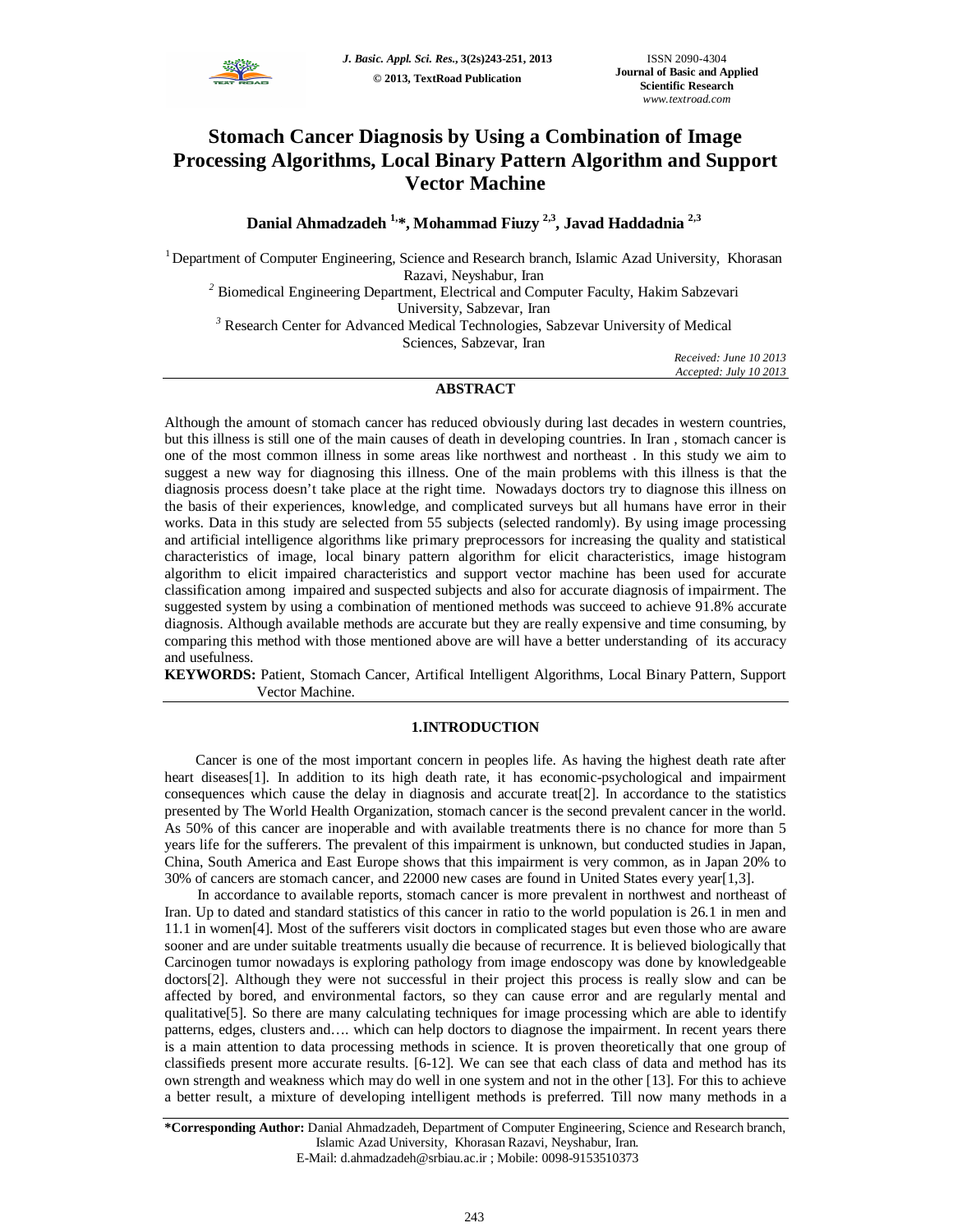number of studies has been used by adapting nerve systems, statistical studies and image processing, which are considered in references [14,15].In this study first the overall method will be shown in flowchart (1) then pattern recognition will be considered as a principle after that materials and used methods, then evaluation and result will be present and finally we will present discussion and conclusion. We hope this study help to improve the methods in diagnosis of this impairment.



**Flowchart 1.** Suggested process to diagnose stomach cancer

### **2. Characteristics Selection and Pattern Recognition**

Characteristics selection is to select those characteristics which have the maximum prediction ability in outcome [16].To identify what is an optimize subset depends on the problem we want to solve [17].Characteristics selection algorithms can be divided to two class in accordance to their evaluation process. If characteristics selection is done independence of all learning algorithm (like an independent preprocessing) that is called filter, if evaluation process is in a relation with classifying algorithm that will be called wrapper. Second class usually causes better results. The pattern recognition system has four parts: eliciting characteristics, characteristics selection, design and teaching classifier and finally experiment. In this study we will use support vector machine for experiment and classifying data, local binary algorithm for eliciting characteristics and histogram statistical technique for identifying and selection of characteristic. The main reason for using histogram is that it shows the amount of characteristics of each sample in accordance to the frequency of that characteristic [18]. To say in another word it is a specific method for the selection of characteristic in each sample.

#### **3. Stomach Cancer**

Cancer is one of the most dangerous illnesses in the modern world. In the United States, in each four death one is of cancer [19]. It is estimated that in Europe in 2006 there were 3.2 million people who suffer from cancer and 1.7 million of them died. Until 2004the number of new sufferers reached 300000 people and by aging the Europe population this number will be increased in next decades [20]. As more than 50% of this cancer cannot be operated with available treatments there is no chance for more than 5 years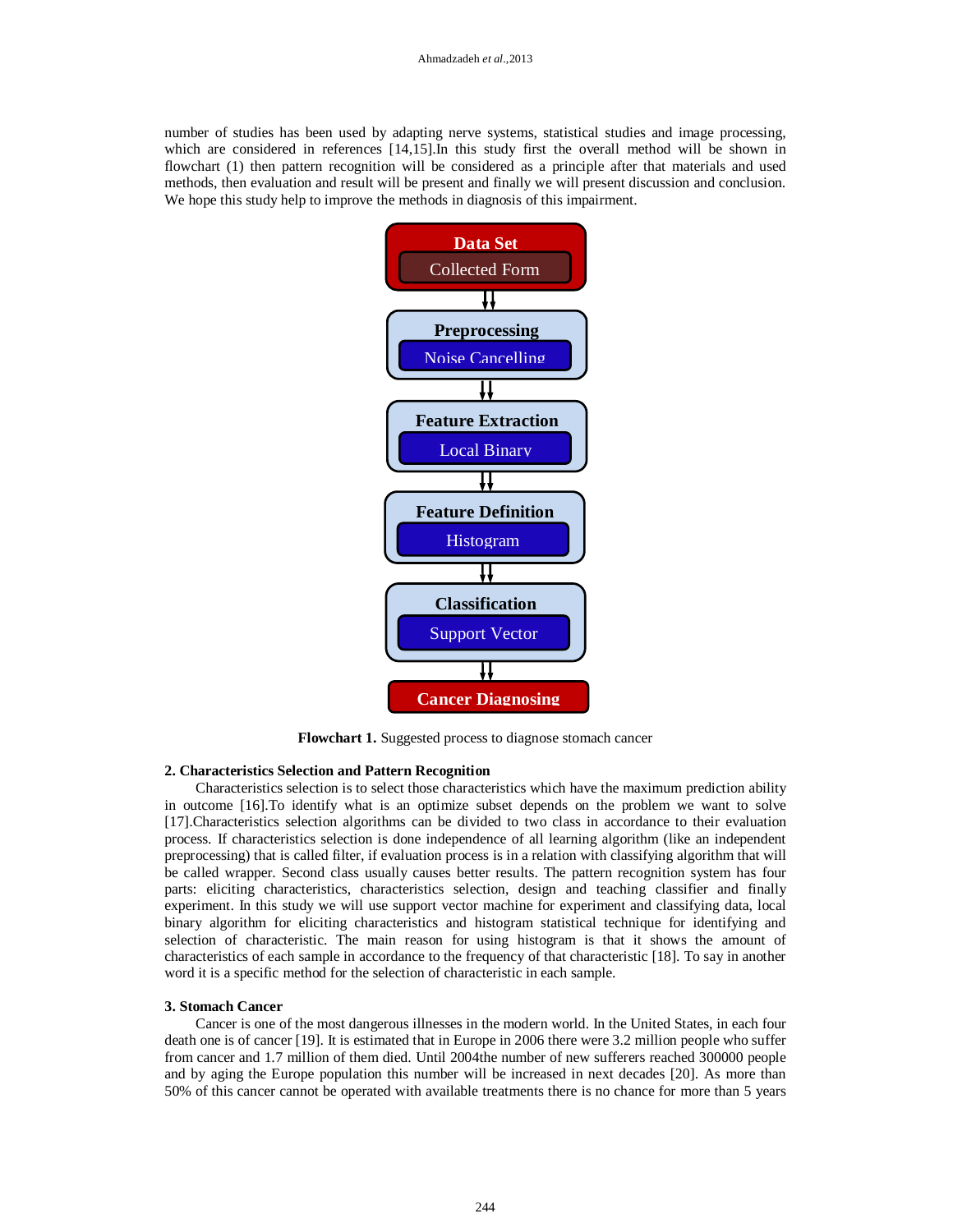life for the sufferers. World prevalence of this malignity is unknown, but in the conducted studies in Japan, China, South America and East Europe has more prevalence , as in Japan 20% to 30% of cancers are stomach cancer, and 22000new cases are found in United States every year.[21,22]. . In accordance to available reports, stomach cancer is more prevalent in northwest and northeast of Iran. Up to dated and standard statistics of this cancer in ratio to the world population is 26.1 in men and 11.1 in women in each 100000 person [23]. Today 95% of digestion system cancers are caused by Adenoma. Early Adenoma diagnosis can prevent the development of cancer. In this study we suggest an intelligent system for the diagnosis of Adenoma in stomach by the use of endoscopy images.

## **4. Database**

For collecting data we used endoscopy images kept in digestion subspecialty center by Dr. Shahram Bayat in Neyshabur. The mentioned bank consists of 6 to 8 images from different parts of stomach by the size of 240 in 352 pixels from each person. Below we will consider a number of these samples. For study, presenting, and implementation of the suggested method we use the image of fifth part of 55 suspected subjects. The images of this experiment in figure 1 is belong to the subject number 25, is shown below.



**Fig.** 1. A selection of 6 images used(subject 25), from the upper line from left, we worked on 5th image

## **5. Suggested Method**

As was mentioned in introduction the purpose of this study is to present an intelligent mean for diagnosing stomach cancer. This method has different stages that we will discuss them. In the first stage we will present the preprocessing operation then local binary pattern for characteristic elicitation after that histogram for selection and introducing the characteristic and finally for classifying data and the result of the previous stages we will present the support vector machine.

## **5.1. Preprocessing**

First the images from data base will be gathered then by the use of image processing techniques (differentiating and median) the noises will be deleted. A search motor in science's images must be sensitive to the changes within the classes. Implementing suitable preprocessing techniques can reduce these changes [24]. The primary images usually include noises which sometimes make the image worse or even delete it (figure2). In this picture we add some salt and pepper noise to the image to delete these noises after the implementation of undesirable signals.



**Fig. 2.** 5th image from subject 25 mixed with salt and pepper noise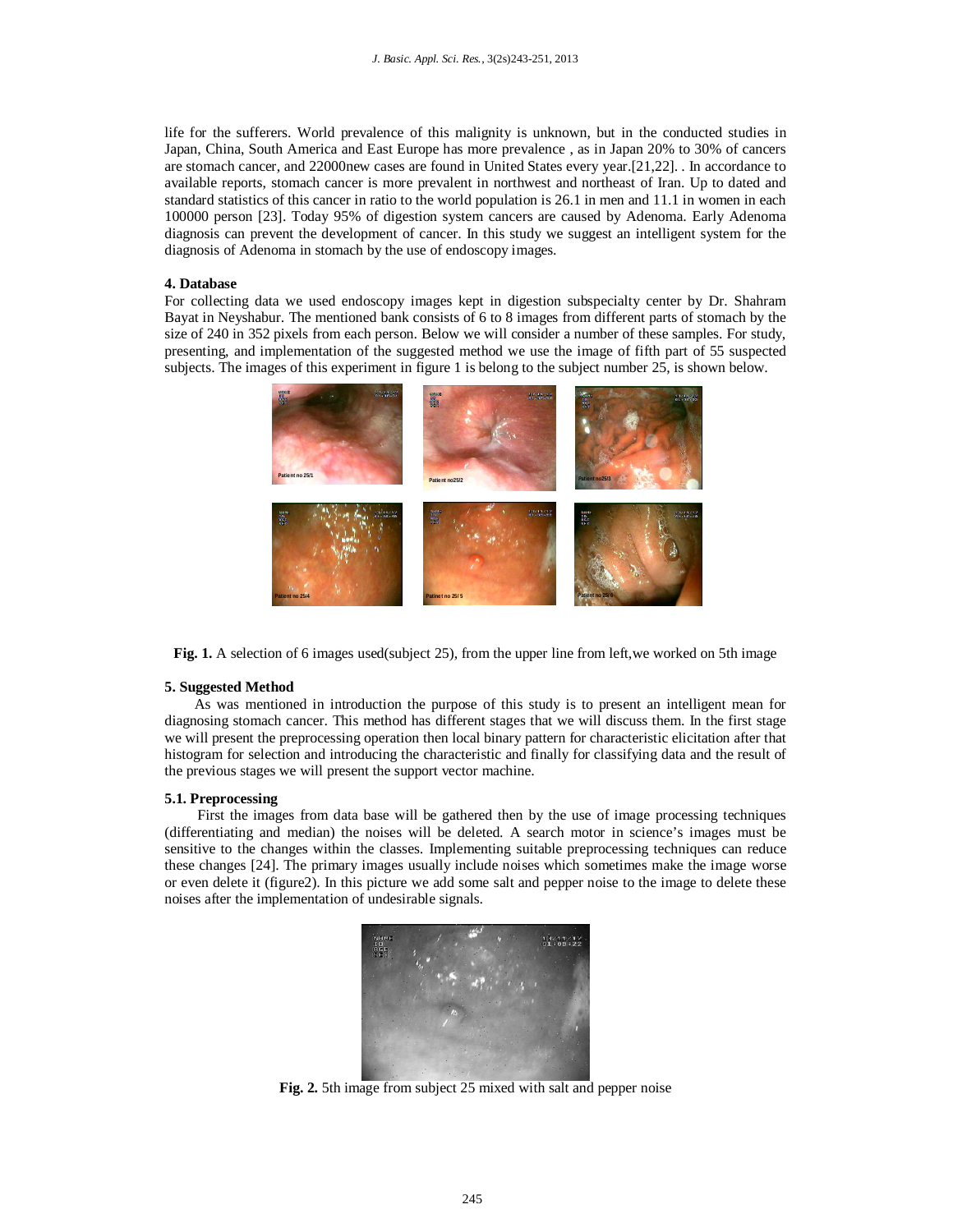For this we use median nonlinear filter to omit stroke noises[25,26].



**Fig. 3.** Median filter

Some of these noises may affect obviously in image processing techniques like edge detection, segmentation, data compression and identification of a specific part of the image [27]. This filter by masking start to calibrate all pixels and the base of this work is to use the neighborhood pixels. In another word all neighborhood pixels will be arranged, and select the middle element of arranged numbers and replace it with the central pixel. We implement this filter on figure 2 and you can see the result in figure 4.



**Fig. 4.** The result of implementing median filter on input image 2

If you look at figure 4 carefully, you can see that it is more opaque than the original one, and this is because of using the median filter. As the median filter is a function of sum and total family then subtraction is the diverse of sum, and will have the diverse function of median filter. For applying subtraction filter we use derivational operator in discrete space. And by using equation number 1, 2, 3 implement subtraction filter.

$$
\nabla^2 f = \frac{\partial^2 f}{\partial x^2} + \frac{\partial^2 f}{\partial y^2} \quad (1)
$$
  

$$
\nabla^2 f = [f(x+1, y) + f(x-1, y) + f(x, y-1) + f(x, y-1)] - 4f(x, y) \quad (2)
$$

With the equation 2 the bellowing filter will be designed that can be shown in a  $3*3$  mask. These equations can be implemented by a filter in a picture-result from isotropic in 90 mutations-according to

the filters shown, in both cases the total point minus subtraction points equals to  $-8 f(x)$  equation 3.

$$
\begin{bmatrix} 1 & 1 & 1 \ 1 & -8 & 1 \ 1 & 1 & 1 \end{bmatrix} \quad \begin{bmatrix} 0 & 1 & 0 \ 1 & -4 & 1 \ 0 & 1 & 0 \end{bmatrix} \quad (3)
$$

This is called sharpening filter. In figure 5 you can see the effect of Laplasin filter very well. If we compare this picture with figure 4 you can see a better clarity and also there are no more opaque points.



**Fig. 5.** The result of implementing Laplace filter on image 4 with observable mounds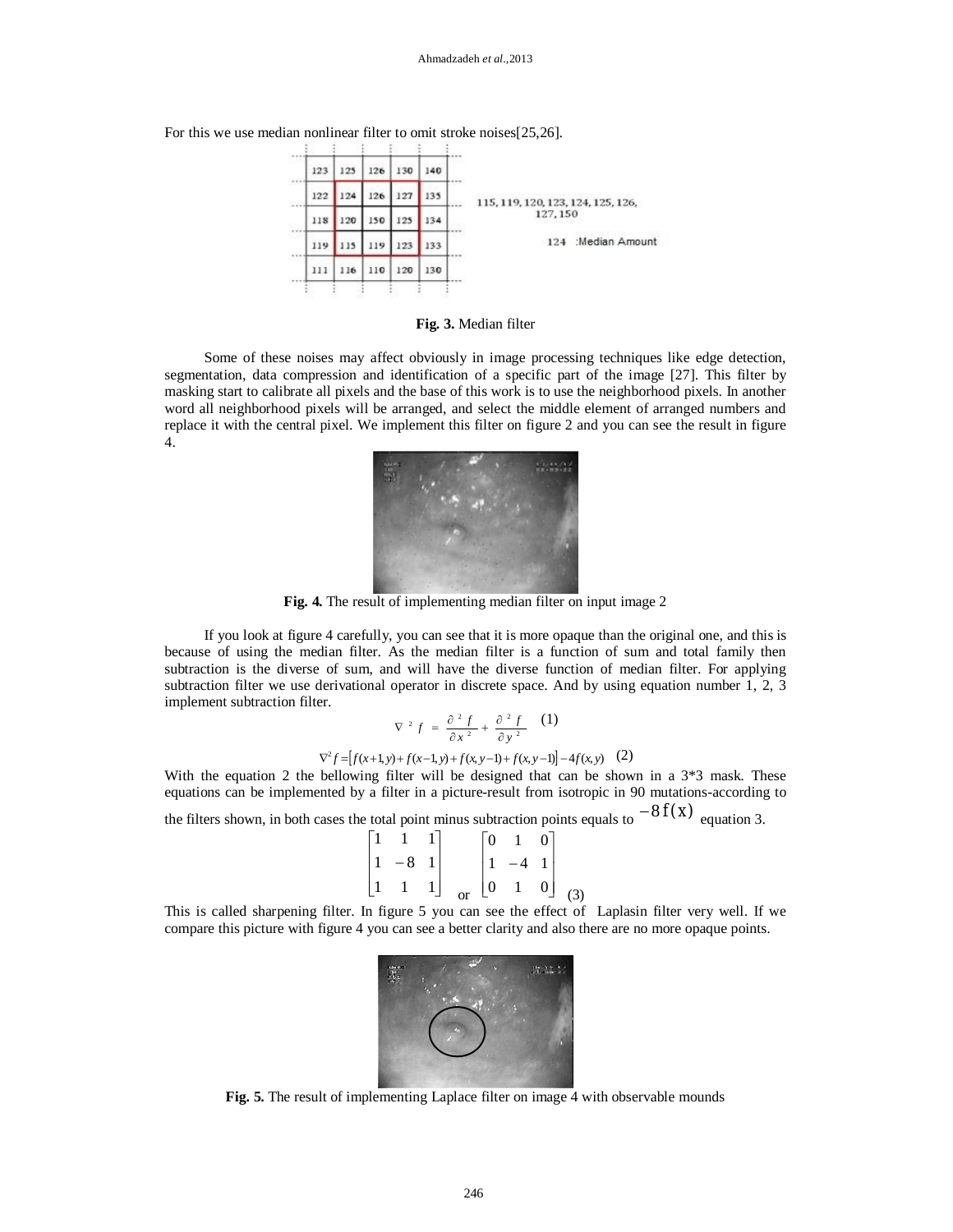### **5.2. Eliciting Characteristic by Local Binary Pattern**

One of the methods used for classifying image tissue is local binary pattern [28].LBP was presented by Ojala and his assistants [29] as a two leveled version from tissue spectrum method [30]which is used in 3 levels(2,1,0) in local tissue pattern. Local binary pattern uses 28=256 possible tissue units instead of 38=6561 units used in spectrum method, which will cause better representation of tissue and lead the discrimination of the comparable tissue [31]. Local binary pattern in 3\*3 neighborhood pixel is shown below, main neighborhood of  $3*3$  (figure 6) is limited in 2 levels  $(1, 0)$  this process uses central pixel. The amount of pixels in the neighborhood of the limited part is multiplied by special weights related to the specific pixels. The amount of eight pixels for calculating a united quantity will be added for the related pattern. LBP characteristics vectors by LBP distribution histogram in a part of a picture make an image.



LBP =  $1 + 4 + 16 + 32 = 53$ **Fig. 6.** LBP algorithm process

By applying local binary pattern algorithm on figure 5, figure 7 will be the result.



**Fig. 7.** The result of implementing LBP algorithm on image 5

# **5.3. Introducing Characteristics by Histogram Algorithm**

Histogram is the statistical representation of data in accordance with their frequencies. In this diagram the frequency of data are shown in the term of their numbers. Data in scientific images are light levels of image like figure 6 after applying histogram algorithm on data in figure 5, the result are shown in figure 7. After applying histogram algorithm on an image affected by LBP algorithm the result is figure 8.



**Fig. 8.** Histogram of 5 patient

After implementing histogram algorithm on LBP the result is figure 9. It is obvious that data from histogram became less before implementing LBP algorithm.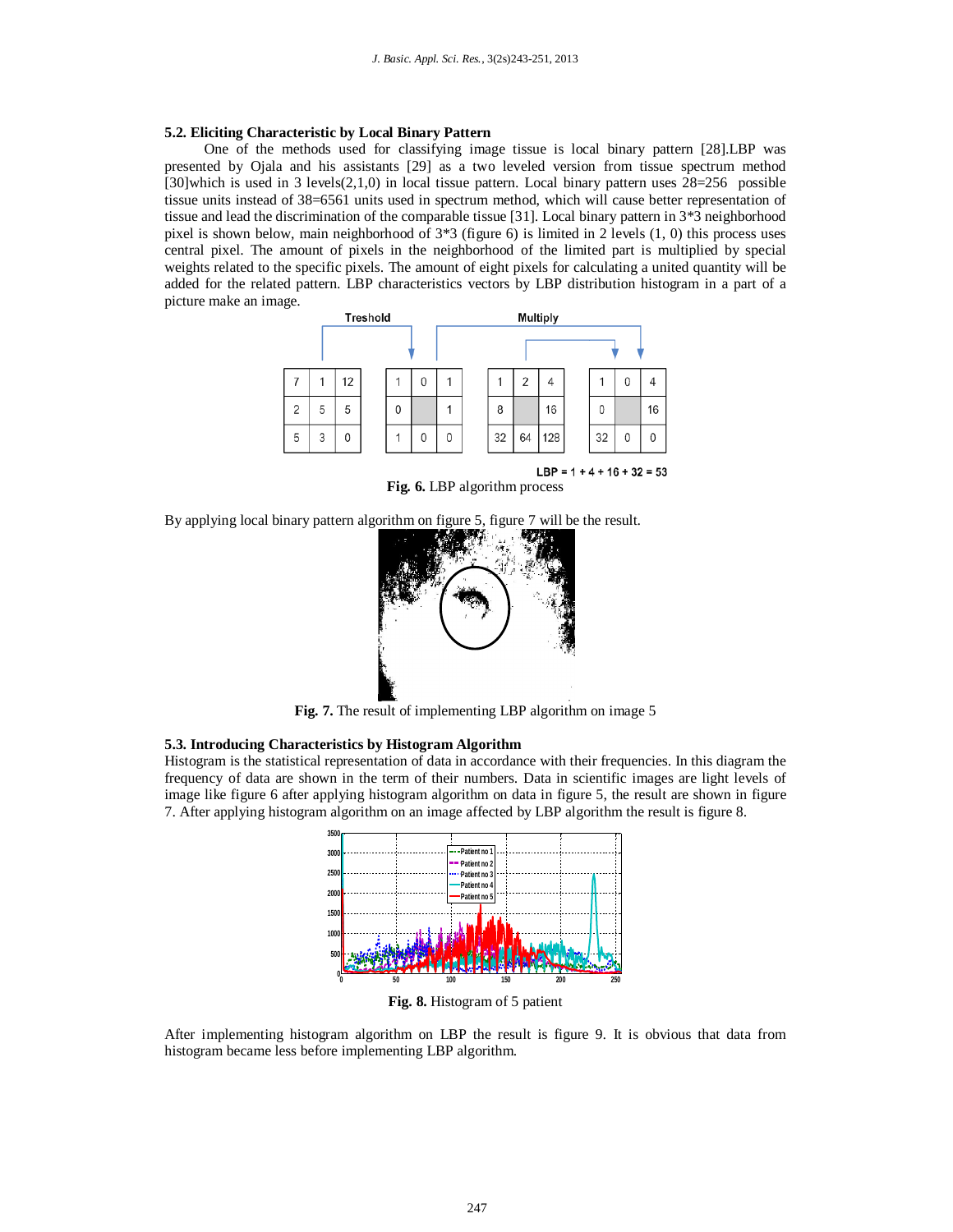

**Fig. 9.** Implementing histogram on images from LBP

Then in this order all suspected images after extraction will be affected by LBP algorithm and histogram in respect, then with the result of pathology go through support vector machine algorithm to classify impairments into suspect and cancerous samples.

### **5.4. Support Vector Machine Algorithm**

Different classification algorithms are suggested for realization of scientific intelligent projects, like line detachment analysis(LDA)[32, 33], nerve systems [34] and SVM[35]. The last sample is a binary classifier which can create a strong operation even from spread and noisy data. Those will resist against proportionality of taught data, and this classification is not affected by the size rate of the samples [36].In addition to this SVMs are less experimental in comparison with standard nerve systems and proved that they are more accurate than other classifiers like: tissue classification, [37] and CT patterns [38].Support vector machine is a binary classifier which separate 2 classes with a line. In this method by using all bands and an optimization algorithm all samples that shows the classes' border are identified. These samples are support vectors. Some of the taught points which have the least distance to the border can be used as a subset for identifying borders and also as a support vector. In figure 10 two classes and related support vectors are shown. Think that data are made of two classes and classes have  $xi, i=1,...,L$  taught points and xi is a vector. These two classes are identified by  $yi = +1$ , for identifying the border between these two classes we use the optimization method [39].In this method the border is calculated in a way that:

1. All samples in class +1 be in one side and class -1 samples in the other side.

2. The border must be in a way that: the distance of the nearest taught samples is the most in both classes in perpendicular line .

The SVM algorithm is shown in figure 10.



**Fig. 10.** SVM algorithm's in classifying 2 class of data

#### **6. The Accuracy of the Final Evaluation Result**

Overall the process which causes the diagnosis of impairment is: first by 5 class of 50 data in a way that each part has all kind of subjects. In this kind of experiment, 9 parts of data are used for teaching and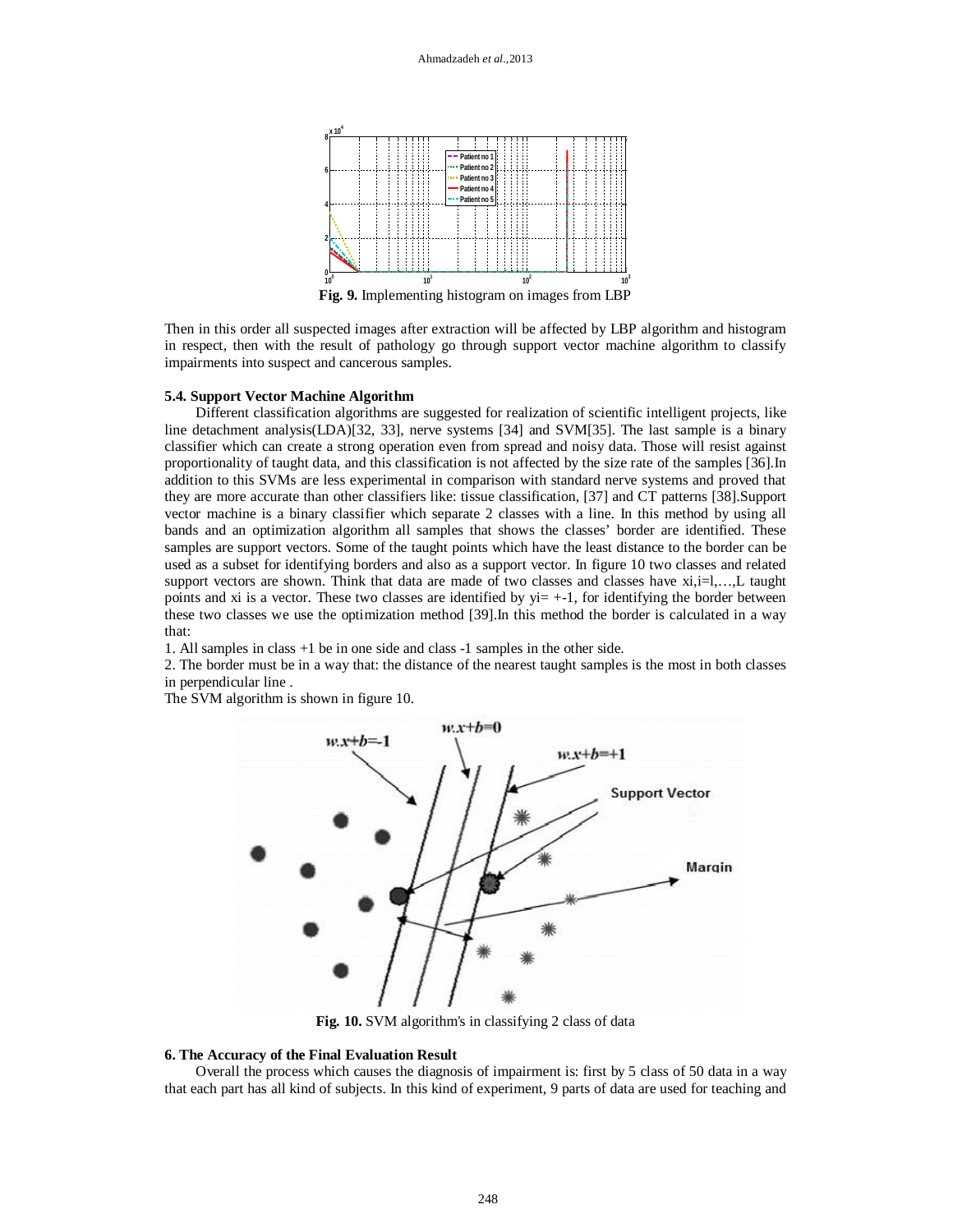for testing. This process of teaching and testing will be done 10 times in a way that in each time one different part is put aside for testing.

#### **7. Result of Evaluation in Suggested Method**

For applying the suggested method MATLAB software was used. All suggested processes was in this order: first images with biological result were elicited from impairments then after all preprocessing stages for omitting noise. LBP was administered on all images. Then after applying histogram LBP images with aimed vector went through support vector machine for classification.SVM uses different methods for separating data like: RBF,MLP,Linear,Gausian,…. In this study for classifying impaired ones from healthy persons we used RBF, MLP and Linear. The operation of SVM algorithm in 2 dimensions of data,Linear and RBF, is shown in figure 11,12 .



**Fig. 11.** Separating and classifying data on the linear structure base



**Fig. 12.** Separating and classifying data on the base of RBF structure

As was mentioned before 9 parts of data were used for teaching and 1 for testing, this was done 10 times to achieve the best result. Testing data are given to the system to diagnose the impairment. For checking system operation we used accuracy parameter, which is shown in equation 4.

Total Accuracy=
$$
\frac{Total True}{Total input} = \frac{Tp+Tn}{Tp+Tn+Fp+Fn}
$$
 $(4)$ 

This relation is a function of 42 parameter which is mentioned below:

Tp: Is the number positive elements that are classified correctly

Tn: Is the number negative elements that are classified correctly

Fp: Is the number positive elements that are classified incorrectly

Fn: Is the number negative elements that are classified incorrectly

Among these 55 subjects who have been as testing and teaching subjects, the system succeed to achieve an accuracy of 91.8% by using RBF.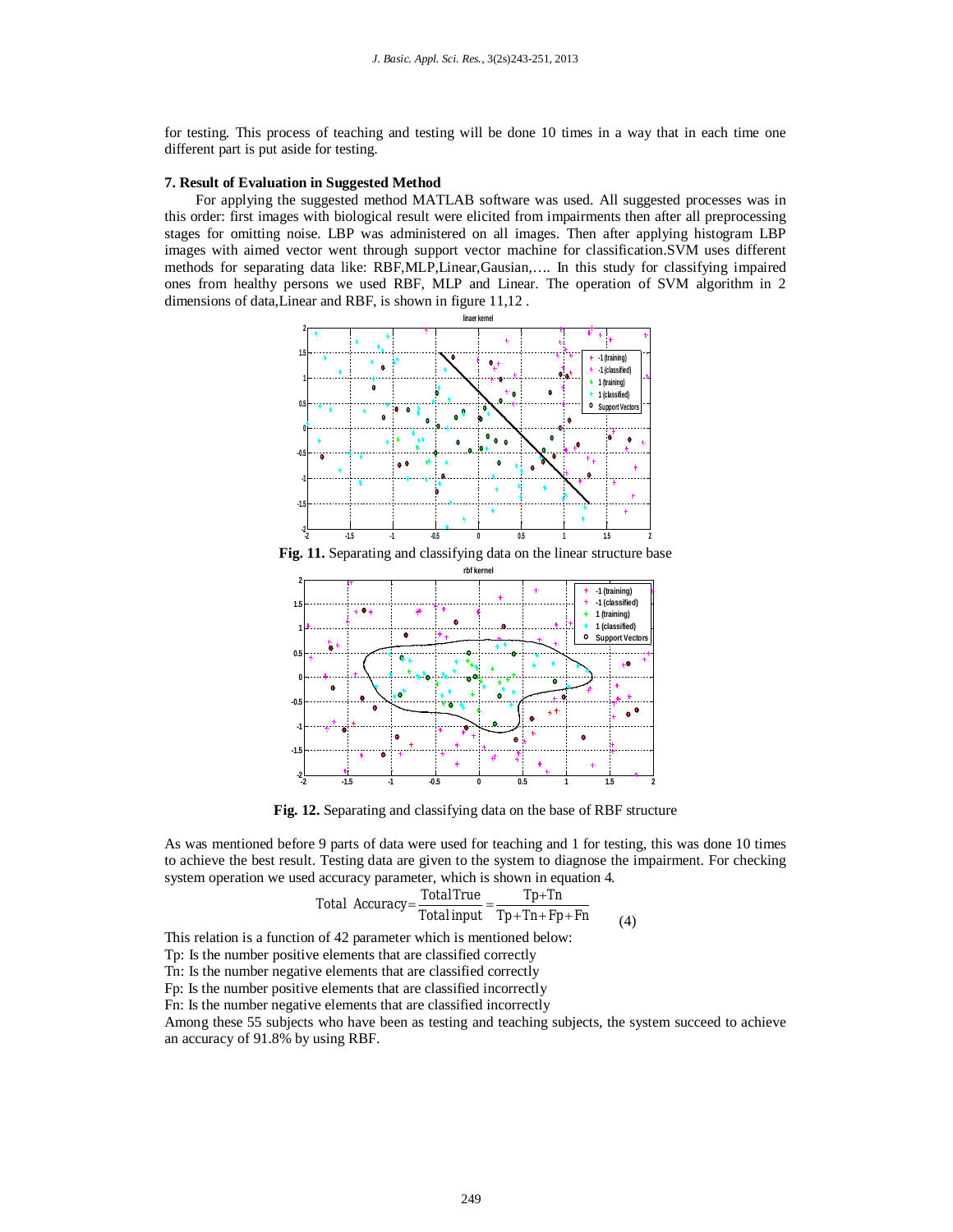### **8. Conclusion**

In this study we were looking for a way to decrease the calculating process and increase the accuracy of the diagnosis process of stomach cancer, for these we used SVM algorithm. In table 1 there is a comparison among this method and those that presented before.

| Table 1. Accuracy comparison among intelligent algorithms |  |  |  |
|-----------------------------------------------------------|--|--|--|
|-----------------------------------------------------------|--|--|--|

| <b>Best accuracy percent in</b><br>experiment data | <b>Method</b>                                           |  |
|----------------------------------------------------|---------------------------------------------------------|--|
| 76.89%                                             | <b>Multi Layer Perceptron</b><br>(MLP)                  |  |
| 79.69%                                             | <b>Adaptive Neuro Fuzzy</b><br>(ANFIS) Inference System |  |
| 85.14%                                             | Linear SVM algorithm(in<br>this study)                  |  |
| 89.25%                                             | SVM algorithm by MLP<br>structure(in this study)        |  |
| 91.8%                                              | SVM algorithm by RBF<br>structure(in this study)        |  |

#### **9. Acknowledgement**

Here I have to give my special thanks to dear Dr. Shahram Bayat for his support and helpful tips.

#### **REFERENCES**

- [1] Fuchs CS, Mayer RJ. Gastric carcinoma. N Engl J Med 1995; 333(1): 32-41.
- [2] Breaux JR, Bringaze W, Chappuis C, Cohn L. Jadenocarcinoma of the stomach: A review of 35 years and 1,710 cases. World J Surg 1990; 14: 580-586.
- [3] Abeloff MD. Clinical Oncology. 2nd ed. New York, Churchill Livingstone, 2000; PP: 1545-1579.
- [4] Sadjadi A, Nouraie M, Mohagheghi MA, Mousavi-Jarrahi A, Malekezadeh R, et al. Cancer Occurrence in Iran in 2002, an International Perspective. Asian Pacific J Cancer Prev 2005; 6: 359- 363.
- [5] Rangayyan, R. M. (2005). Biomedical Image Analysis. Canada, CRC Press.
- [6] L.I. Kuncheva; J.C. Bezdek; R.P.W. Duin, "*Decision templates for multiple classifier fusion: an experimental comparison*", Pattern Recognition, 34(2): 299–314, 2001.
- [7] Bi. Yaxin; Bell. David; Wang. Hui; Guo. Gongde; Guan. Jiwen, "*Combining Multiple Classifiers Using Dempster's rule for text Caregorization*", Applied Artificial Intelligence, 21:3, 211- 239, 2007.
- [8] L.I. Kuncheva, *Combining Pattern Classifiers, Methods and Algorithms,*New York, NY: Wiley Interscience, 2005.
- [9] S. Tulyakov; S. Jaeger; V. Govindaraju; D. Doermann, "*Review of Classifier combination Methods*", Studies in Computational Inteligence(SCI) 90,361-386 , 2008.
- [10]M. Sugeno, "Industrial Applications of Fuzzy Control", Elsevier,Book, New York, 1985.
- [11]F. Bergh and A. Engelbrecht, "A new locallyconvergent particle swarm optimizer", IEEE, 2002,Fundamenta Informatic Journal
- [12]J.Kittler; M.Hatef; R.Duin P. W; J.Matas, "*On Combining Classifiers*", IEEE Transactions on Pattern Analysis and Machine Intel ligence, 20(3):226–239, 1998.
- [13]S. Tulyakov; S. Jaeger; V. Govindaraju; D. Doermann, "*Review of Classifier combination Methods*", Studies in Computational Inteligence(SCI) 90,361-386 , 2008.
- [14]Baopu Li, Max Q.-H, Meng, " Automatic polyp detection for wireless capsule endoscopy images", Expert Systems with Applications 39 (2012) 10952–10958.
- [15]Dimitris K. Iakovidis, Dimitris E. Maroulis, Stavros A. Karkanis, " An intelligent system for automatic detection of gastrointestinal adenomas in video endoscopy", Computers in Biology and Medicine, 38 (2011), 150-164
- [16]Zhai L, Dong S, and Ma H," *Recent Methods and Applications on Image Edge Detection*", In Proceedings of the 2008 international Workshop on Education Technology and Training & 2008 international Workshop on Geoscience and Remote Sensing - Volume 01 (December 21–22, 2008). ETTANDGRS. IEEE Computer Society, Washington,332335.